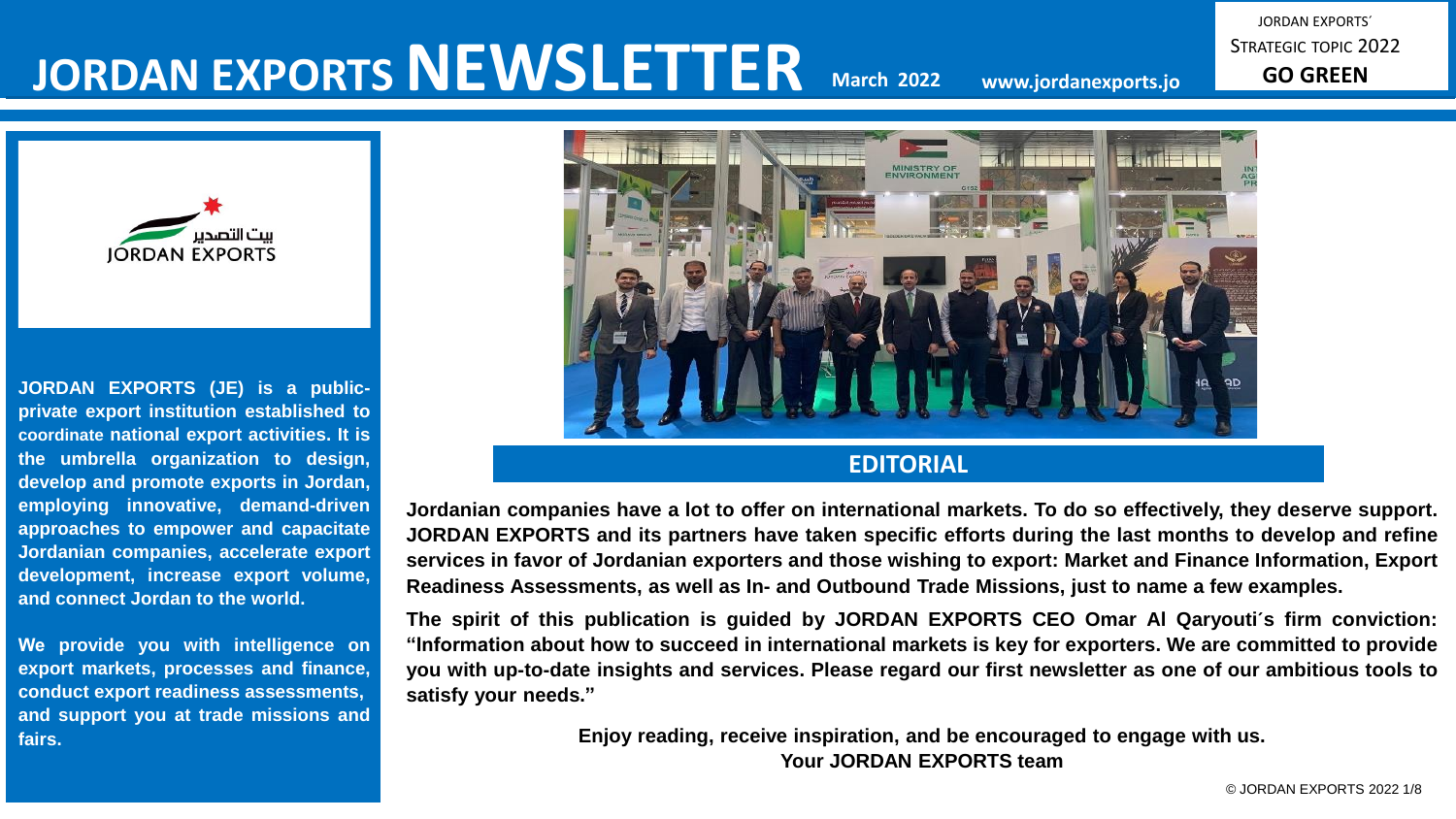# **JORDAN EXPORTS** NEWS AND OPPORTUNITIES

**March 2022**

**www.jordanexports.jo**

JORDAN EXPORTS´ STRATEGIC TOPIC 2022 **GO GREEN**



### **Eng. Omar Al Qaryouti, JORDAN EXPORTS´ new CEO**

encompassing networks within the private and Jordanian Ministry of Industry and<br>public sectors, with community leaders and Industrial Development Directorate. over 20 years of professional experience development projects in five field offices with engaging in workforce development, a focus on SME and export development enterprise strengthening and competitiveness, and promotion, as well as entrepreneurship. as well as exports and investment. He has Moreover, he spent 8 years with the encompassing networks within the private and Jordanian Ministry of Industry and Trade's is an enterprise development specialist with NGOs across Jordan and beyond.

Eng. Omar served as CEO of the Jordan experience in the Jordanian private sector, where he served as the production manager for the United Textile Group, overseeing 1000 people, and establishing a training center for employees. Enterprise Development Corporation (JEDCO) and was Chief of Party of the United States Agency for International Development (USAID) Jordan Workforce Development Project.

At earlier stages in JEDCO, he also worked as the EU Projects Manager, steering about \$60 million worth of private sector

**Contents:**

- **1. Editorial**
- **2. News and Opportunities**
- **3. Projects and Initiatives**
- **4. Reports and Studies**
- **5. Upcoming**
- **6. Export Expert´s View**



### **We are hiring**

To expand its support for Jordanian exporters, JORDAN EXPORTS is recruiting for the following positions:

- **Specialist - Jordan Trade Portal Studies and Research**
- **Specialist - Export Development**  *Applications can be sent to:*

**Join\_Us@jordanexports.jo** *More information you find here:* https://lnkd.in/dGvEGFHW https://lnkd.in/dwqwa8dF

### **Agricultural Exports to Qatar**

In cooperation with the Ministry of Investment and the Jordan Chamber of Industry, JORDAN EXPORTS assisted Jordanian exporters at the International Agricultural Exhibition (AgriteQ) from 10 to 14 March in Doha. Khaled Al Soub, JE Corporate Service Providers Manager who supported on-site: "Qatar with its high GDP per capita and the proximity to Jordan shows strong potential for various Jordanian exports. Even more, this year with the upcoming World Cup in Qatar, we wish to seize the opportunities which additional demand is offering for Jordan."

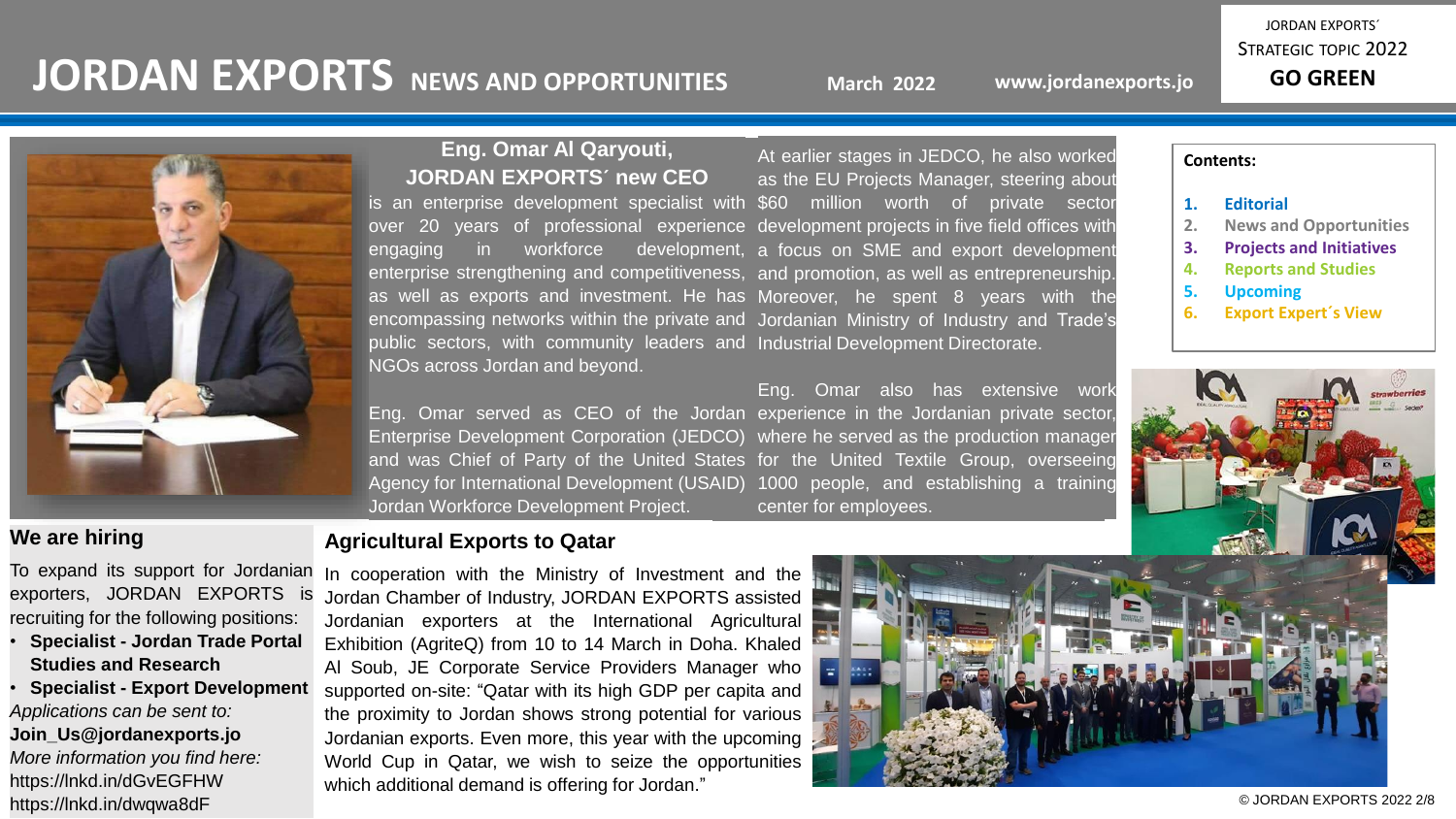# **JORDAN EXPORTS NEWS AND OPPORTUNITIES**

JORDAN EXPORTS´ STRATEGIC TOPIC 2022



## **Jordanian-Syrian trade gains momentum**

Whilst Jordanian-Syrian trade due to the political conditions in the last years was rather insignificant, there are signs of revival.

Jordanian Trade and Services Exhibition in<sup>1</sup> Damascus, organized by JCC and the Federation of Syrian Chambers of Commerce,  $\overline{a}$ was joined by 50 local companies. And already from last December onwards, the reopening of 90 km north of Amman, which had been closed. in 2015 seeing about 1,5 bn USD value of commercial activity was step-by-step set into<br>metion. 202in  $\alpha$  and  $\alpha$  are  $\alpha$ At the beginning of the year, a three-day the Jordanian-Syrian Joint Free Zone, about motion again.

### **Facilitated access to the Palestinian Market**

After the Minister of Industry, Trade and Supply, Yousef Mahmoud Al-Shamali, in a meeting with Israeli counterparts had reached an agreement on a list of new Jordanian goods that will enjoy preferential treatment to access the Palestinian market, opportunities for Jordanian exports increased. The initial annual value was around USD 730 million. 425 Jordanian goods, with a value of about USD 500 million annually, shall enjoy customs duty-free access to the Palestinian market, if they conform to Palestinian technical specifications and requirements.

### **Jordanian industrial showcase in Iraq**

The 10-days first Jordanian Industry Fair, organized by JCI and the Ministry of Investment at Baghdad International fairground at the end of last year, mobilized 95 Jordanian companies from a variety of industrial sectors. Before the closure of borders in 2015, exports to Iraq accounted for 19 percent of Jordan´s total, and industrial exports are still on a significant threedigit-million level.

\_\_\_\_\_\_\_\_\_\_\_\_\_\_\_\_\_\_\_\_\_\_\_\_\_\_\_\_\_\_\_\_\_\_\_\_\_\_ (*Sources: The Jordan Times, 2, 14 and 16 Dec 2021*)

329 Jordanian goods, with a value of about USD 230 million annually, are also to be exempted from duties when exported to the Palestinian market, if they meet specifications and technical requirements from Israel. In a later meeting with the Palestinian side, proposals for the increase of the joint trade exchange were scrutinized - this to be followed up in coordination with the competent authorities.

*(Sources: The Jordan Times, 3 Nov 2021 and Petra News, 20 Nov 2021)*

\_\_\_\_\_\_\_\_\_\_\_\_\_\_\_\_\_\_\_\_\_\_\_\_\_\_\_\_\_\_\_\_\_\_\_\_\_\_

*.*<br>*(Sources: The Jordan Times, 2, 4 and 12 Jan 2022, Petra News, 1 Dec 2021)*

\_\_\_\_\_\_\_\_\_\_\_\_\_\_\_\_\_\_\_\_\_\_\_\_\_\_\_\_\_\_\_\_\_\_\_\_\_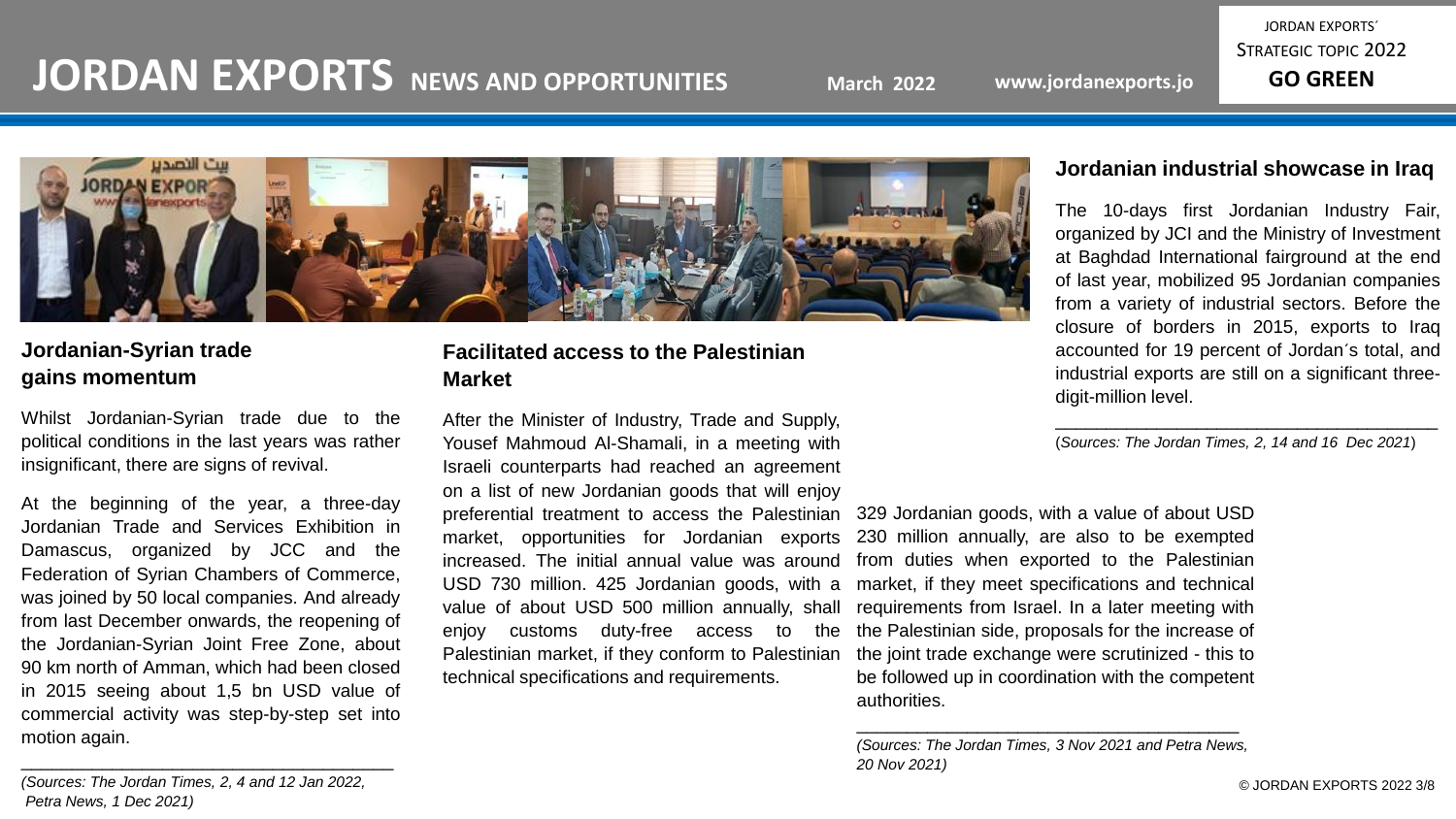## **JORDAN EXPORTS NEWS AND OPPORTUNITIES**

JORDAN EXPORTS´ STRATEGIC TOPIC 2022



### **Jordan Trade Facilitation Portal launched**

is implemented with assistance from such on red the International Trade Center (ITC) forms. and the German Agency for https://trader miemational Cooperation (GIZ). It is **ECTIVE**<br>funded by the German Federal Ministry for Economic Cooperation Towards the end of 2021, the Jordan Trade Facilitation Portal went online. The portal aims at improving the business environment for SMEs and International Cooperation (GIZ). It is and Development (BMZ) and the Netherlands.

### The portal, in compliance with the commitments of the WTO Trade Facilitation Agreement, provides information by Jordan Customs and others on procedures for imports, exports, and transit, including such for appeal or review, as well as such on required documents and forms.

[https://tradeportal.customs.gov.jo/?l](https://tradeportal.customs.gov.jo/?l=en)  $=en$ 

\_\_\_\_\_\_\_\_\_\_\_\_\_\_\_\_\_\_\_\_\_\_\_\_\_\_\_ *(Sources: The Jordan Times, 2 Dec 2021; own research)*

### **Top 10 Emerging Technologies 2021**

The World Economic Forum together with Scientific America in its 10th edition of the TOP 10 Emerging Technologies identified the following ones:

- **1. Decarbonization** technologies, like the Coradia iLint (a passenger train powered by hydrogen fuel cells), novel building materials such as renewable timbers, and low-carbon cement or food protein substitutes such as the Impossible Burger and Beyond Meat.
- **2. Crops that self-fertilize.**

**3. Breath sensors that diagnose diseases**, since puffing is far faster than drawing blood. Tools like breathalyzers and "E-Nose" go in that direction.

**4. On-demand drug manufacturing**, i.e., making pharmaceuticals where and when they are needed.

**5. Internet of Things devices** for energy from wireless signals, driven in particular by 5G-technology.

**6. Technologies increasing "healthspan"**, not just lifespan.

**7. Green ammonia**, reducing CO2 footprint of fertilizer production.

**8. Wireless biomarker devices**, which allow continuous non-invasive monitoring of chronic diseases.

**9. 3-D-Printing of houses,** making use of local materials.

**10. A space-based Internet of Things system**, run by small battery-powered IoT devices on earth with nanosatellites in orbit.

*<sup>(</sup>Source: https://www.weforum.org/reports/top-10 emerging-technologies-of-2021)*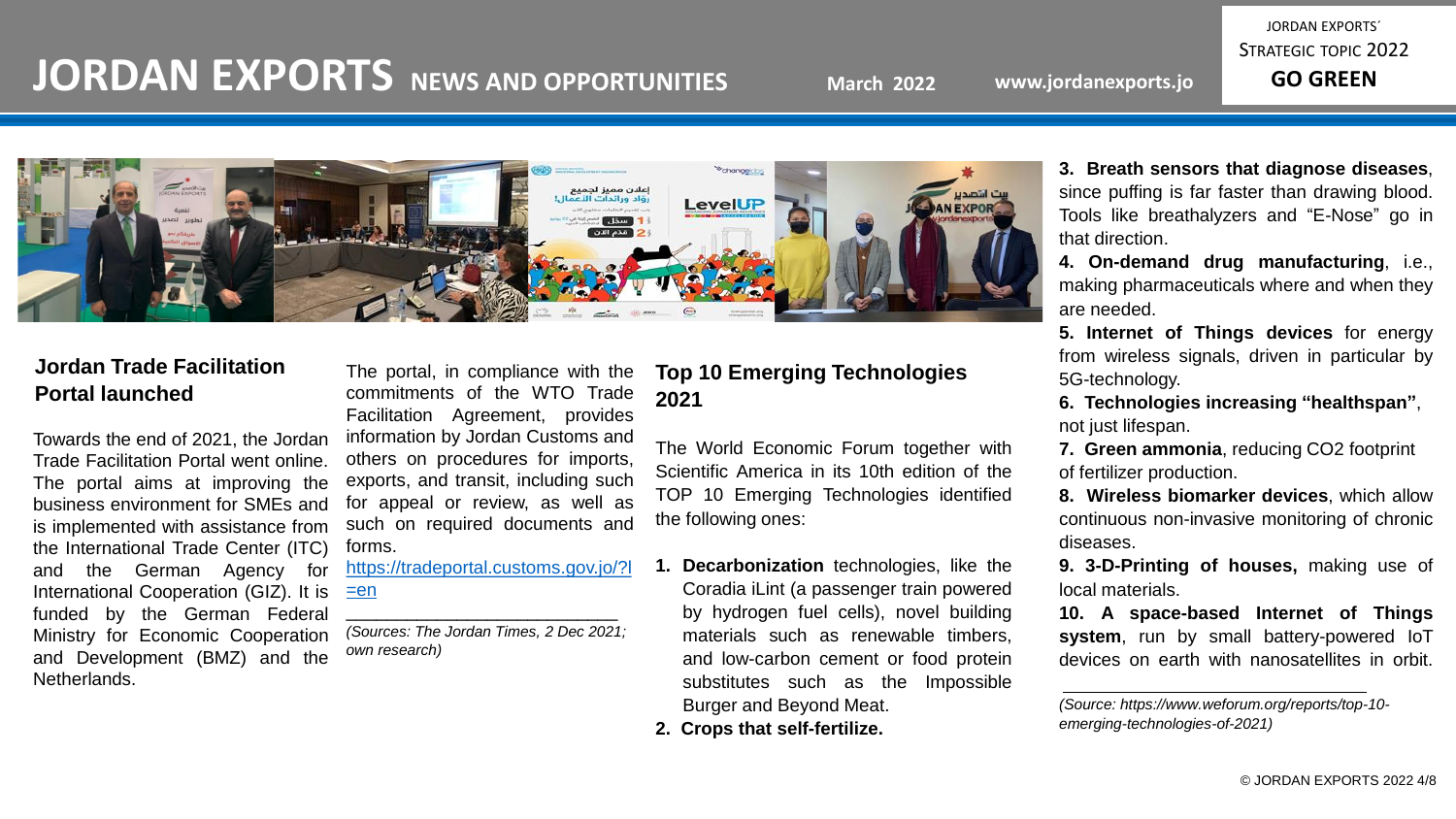# **JORDAN EXPORTS Some highlights of JE´s PROJECTS & INITIATIVES**

**March 2022**

**www.jordanexports.jo**

JORDAN EXPORTS´ STRATEGIC TOPIC 2022 **GO GREEN**

**EXPORT MARKET INFORMATION RVICE FACTSHEET** 

**EXPORT FINANCING INFORMATION ERVICE FACTSHEE** 

**OUTBOUND TRADE MISSION** SERVICE FACTSHEET

**INBOUND TRADE MISSION** SERVICE FACTSHEET

**BUSINESS MANUSCRIPT** JORDAN EXPORT´s SERVICES BOOKLET, supported by GIZ, the Government of the Netherlands, and ICON Institute, in cooperation with the Ministry of Industry Trade and Supply, illustrates some of the **major export related services which Jordanian companies can receive** from JE and its partners.

- Export Market Information
- Export Financing Information
- Outbound Trade Mission Services
- Inbound Trade Mission Services

Download: [www.jordanexports.jo](http://www.jordanexports.jo/) / Solutions&Services

### **This slide is an editable slide is an edition** of the UNIDO's support for Jordanian SMEs





**Adapt it with your needs and it will capture and it will capture and it will capture all it will capture all** 

**THE ACCELERATOR** JORDAN EXPORTS continues to support UNIDO´s LevelUp accelerator attention . Download this awesome creatives and its innovative IDEA App. The engagement reached the third stage now, providing 50 SMEs with in-depth capacity building. Since many of the participating companies also take an interest in exporting or are already doing so, JE is adding export-related content. All stakeholders are eagerly awaiting stage 4 of the accelerator when the 10 Final Champions will be chosen.



Jordanian companies that are interested in exporting or already have made first steps to export **can undertake an On-ground Export Readiness Assessment** with JORDAN EXPORTS in collaboration with PwC and the Amman Chamber of Industry. JE will accompany companies where applicable also in later stages to ensure a continuous beneficial development and progress.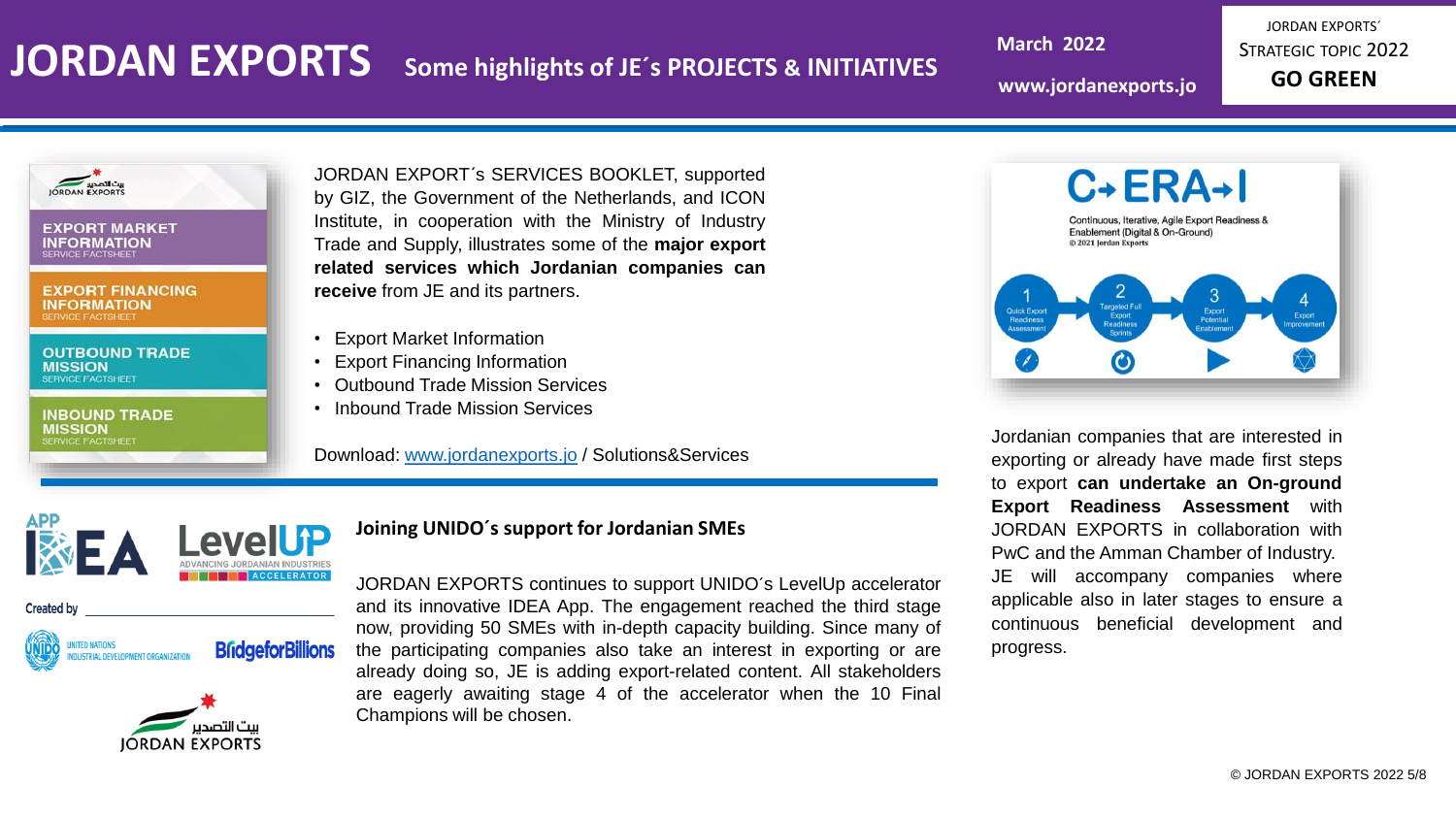**Fruit, Vegetables and Confectionery** – A brief guide for entering the EU market, Product Fact Sheet, GIZ, 2021.

#EU #Agriculture&Food

**Detergents & Cosmetics** – A brief guide for entering the EU market, Product Fact Sheet, GIZ, 2021. #EU #Detergents&Cosmetics

The **Textiles Sector in Jordan**: How Can Jordan maximize the benefits from, and increase employment in the sector?, JSF, 2021. #Textile&Garments

**Jordan-Turkey Free Trade Agreement** – Facts&Figures, JSF, 2020.

#Turkey

**Health and functional foods market in Japan**, Statista, 2020. #Japan #Agriculture&Food

**The European Market Potential for Dates**, CBI, 2020. #EU #Agriculture&Food

**The Chemical Industry in Jordan (Dead Sea Products, Soaps, Detergents, Pesticides),**  Value Chain Analysis, GIZ, 2019. #Chemicals&Pharma

Understanding the **Rules of Origin in the Jordan US Free Trade Agreement**, AmCham, 2018. #US

**Fertilizers in the European Union**, Market

**The Pharmaceutical Sector in Jordan**,

Information, JCI & CBI, 2019. #EU #Chemicals&Pharma

Value Chain Analysis, GIZ, 2019.

#Chemicals&Pharma

*\* For details and many more Reports & Studies please visit: [www.jordanexports.jo](http://www.jordanexports.jo/) / "Intelligence&Insights".* 

**Follow Us** 

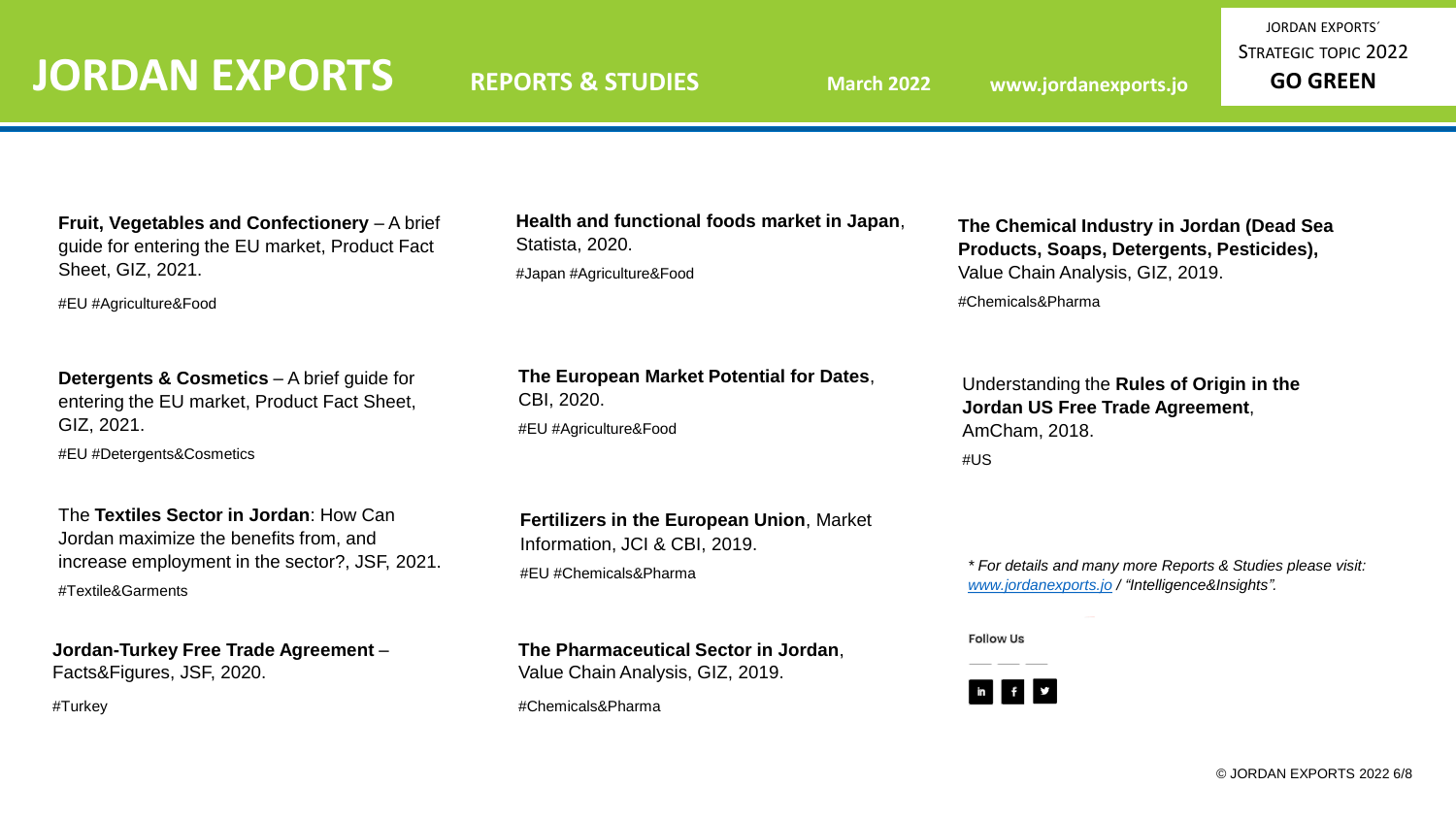

## **BUSINESS MAN Trade Portal for Jordanian exporters and their clients**

JORDAN EXPORTS is preparing the launch of the JORDAN TRADE PORTAL (JTP) which initially will serve as an online tool to provide Jordanian exporters and their potential customers with export-related trade information. The portal will promote export-related activities of enterprises and Jordanian export stakeholders, providing a "shop window" for Jordan to export to the world and for international players to trade with Jordanian companies. JE´s effort consists in collecting and making available comprehensive data, e.g., about market access requirements, standards, business directories, supporting institutions, and service providers. Intelligence from reputable international institutions and data providers will be integrated and continuously updated. The endeavor aims at promoting, increasing, and developing exports from Jordan, and at also generating positive employment effects for the country.

executing lead is with the Ministry of Industry, Trade and Supply of Jordan, and its implementing agency is the Deutsche Gesellschaft für Internationale the audience attention. Capture at the audience at the audience at the  $Z$ usammenarbeit (GIZ) GmbH. The JTP will complement the Jordan Trade Facilitation Portal which is managed by Jordan Customs (cf. our report on page 4). Operated by JE, its

## **Contact us**

156 Al Madina Al Monawara St., Masaken Building, Office #505, Amman – JORDAN +962 6 5777710 [info@jordanexports.jo](mailto:info@jordanexports.jo)

**Follow Us** 



The content of this Newsletter has been compiled with greatest care. Nonetheless, JORDAN EXPORTS cannot guarantee accuracy and/or completeness, and cannot be held liable with regards to the use of the information.